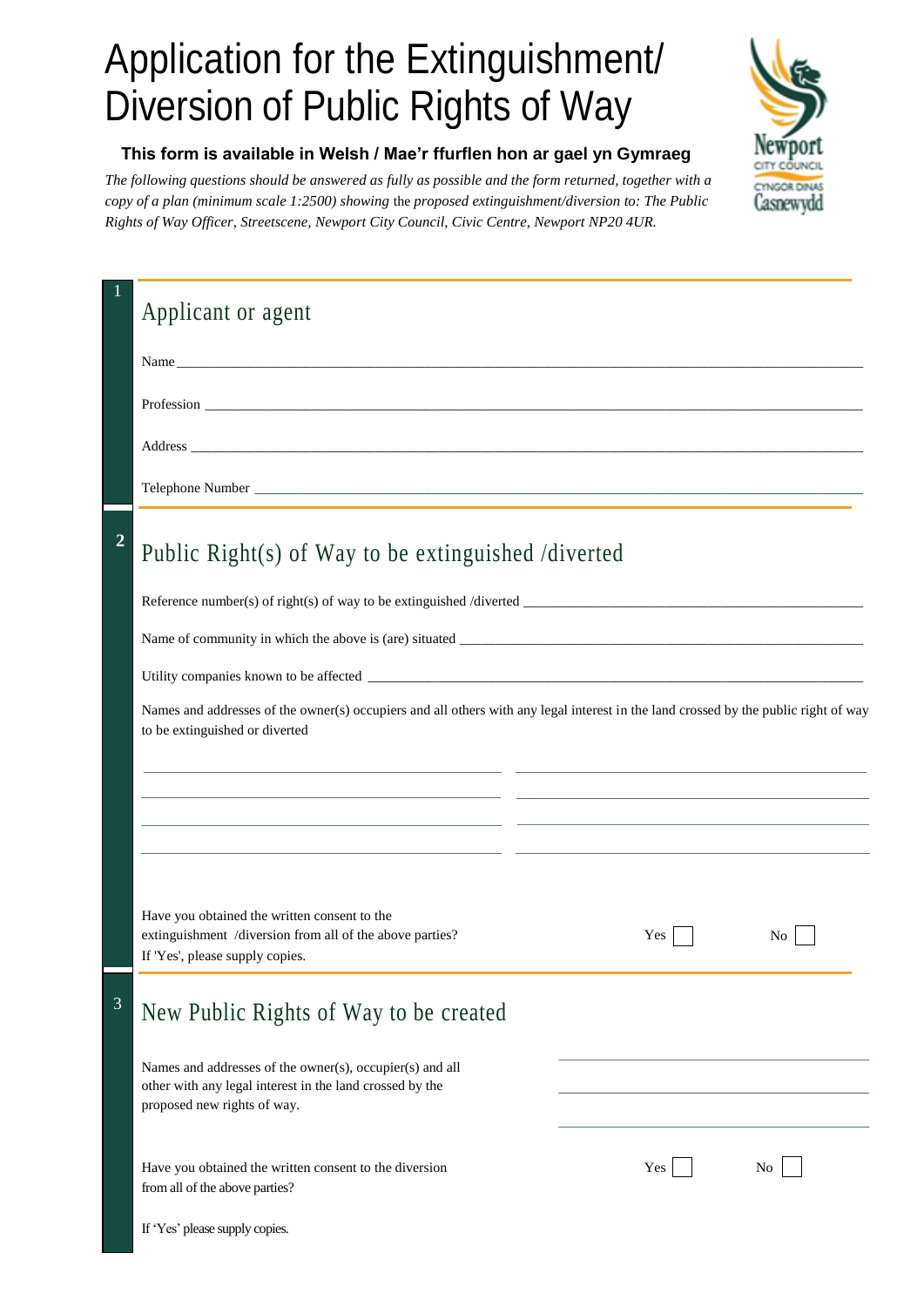| Reason(s) for the extinguishment(s)/diversion(s)                                                                                                                                                                                             |  |  |  |  |
|----------------------------------------------------------------------------------------------------------------------------------------------------------------------------------------------------------------------------------------------|--|--|--|--|
|                                                                                                                                                                                                                                              |  |  |  |  |
|                                                                                                                                                                                                                                              |  |  |  |  |
|                                                                                                                                                                                                                                              |  |  |  |  |
|                                                                                                                                                                                                                                              |  |  |  |  |
| Extinguishments/diversions to enable development                                                                                                                                                                                             |  |  |  |  |
| Reference number of the planning permission authorising the<br>development                                                                                                                                                                   |  |  |  |  |
| On what date is the development affecting the right(s)<br>of way expected to begin?                                                                                                                                                          |  |  |  |  |
| Full name(s) of developer(s) or full names of all partners<br>if a private firm                                                                                                                                                              |  |  |  |  |
|                                                                                                                                                                                                                                              |  |  |  |  |
|                                                                                                                                                                                                                                              |  |  |  |  |
|                                                                                                                                                                                                                                              |  |  |  |  |
| Declaration                                                                                                                                                                                                                                  |  |  |  |  |
| <b>FOR DIVERSIONS:</b>                                                                                                                                                                                                                       |  |  |  |  |
| I/We agree to arrange for any necessary works to construct the new path(s) to the satisfaction of Newport City<br>Council.                                                                                                                   |  |  |  |  |
| I/We agree to gain the consent of Newport City Council prior to erecting any stiles, gates or fencing on the new route(s).                                                                                                                   |  |  |  |  |
| I/We agree to the new route(s) being signposted and waymarked by Newport City Council.                                                                                                                                                       |  |  |  |  |
| FOR EXTINGUISHMENTS AND DIVERSIONS:                                                                                                                                                                                                          |  |  |  |  |
| I/We declare that the right(s) of way to be extinguished / diverted is (are) in no way obstructed, is (are) fully available to<br>the public and I/we undertake that it shall in no way be obstructed before the order comes into operation. |  |  |  |  |

I/We understand that no authority for the extinguishment or diversion of a right of way is conferred unless and until an order has been made and confirmed and notice of its making and confirmation has been published.

I/We agree to reimburse Newport City Council for the costs it incurs in processing this application.

I/We declare that to the best of my/our knowledge and belief all the particulars given herein are true and accurate.

| ۹<br>I |
|--------|
|--------|

4

6

Signed \_\_\_\_\_\_\_\_\_\_\_\_\_\_\_\_\_\_\_\_\_\_\_\_\_\_\_\_\_\_\_\_\_\_\_\_\_\_\_\_\_\_\_\_\_\_\_\_\_\_\_\_\_\_\_\_\_\_\_\_\_\_\_ Date \_\_\_\_\_\_\_\_\_\_\_\_\_\_\_\_\_\_\_\_\_\_\_\_\_\_